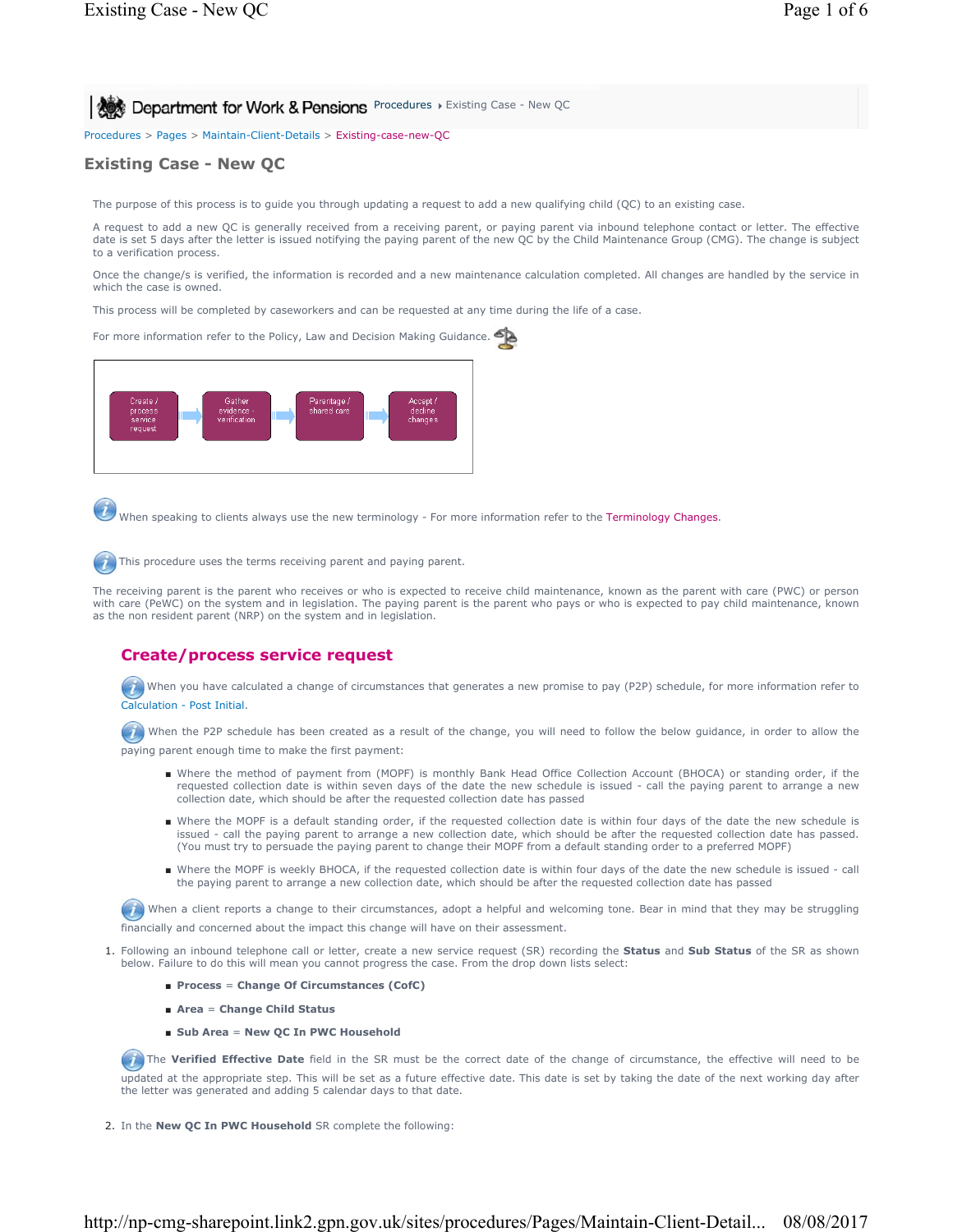- The Source this is the person who is reporting the change in the Last Name and First Name fields of the SR, from the Source dropdown select their role on the case e.g. NRP or PWC.
- In the CoC More Info tab enter the details of the receiving parent in the Subject Details field and select PWC from the Subject **Type** dropdown.
- Select the SR hyperlink and select the case **MVG** button. Assign the case to the SR. If there is more than one case listed, be certain to assign 3. the correct one.
- 4. Select the Add Contact tab and then select New. Enter the Qualifying Child (QC) information, once all the information is entered select **Save.**

You will need to search by NINO if the child is already a QC in another case, if the QC is already in a child role or may have had a child role in another case. If the previous role needs to be ended refer to: Receiving Parent not Primary Carer of QC or Paying Parent not Carer of ROC

- 5. Return to the **CoC More** Info tab and select the **MVG** button from the QC **Last name** field. Pick the QC that has just been created.
- 6. Update the SR to **In Progress:**
	- If the paying parent requested the change, go to **step 7**
	- If the receiving parent requested the change, go to **step 12**

### **Gather evidence - Paying parent request**

- 7. Where the information has come in from the paying parent, contact the receiving parent to verify the new QC information confirm name and date of birth (DOB), gather shared care details. If the receiving parent is not contactable by phone issue **CMSL4959** to request verification and set the SR for a **Wait** of 14 days.
- 8. **If the receiving parent confirms the changes issue letter CMSL4966** to the paying parent and confirm child benefit (CHB) is in payment. Go to **step 10.** Consider if SMS is appropriate - for more information refer to SMS Text

The CMSL4966 must be sent to set the effective date and the effective date is set the same way as the initial effective date is set in Phase 2. This date is set by taking the date of the next working day after the letter was generated and adding 5 calendar days to that date. For more information on effective dates for new QCs, refer to the Policy, Law and Decision Making Guidance

- If the receiving parent does not confirm the change, issue the relevant letter to the paying parent and update the SR with **Notes** to 9. explain and continue to **step 10**.
	- **CMSL4961** inform the paying parent that the receiving parent did not confirm the change.
	- **CMSL4962** inform the paying parent that the receiving parent replied and said no.

## **CIS/child benefit verification**

- 10. Check child's NINO is verified on 2012. If the NINO is not verified refer to CIS Verify NINO/CRN
- 11. Only then can Child Benefit be updated to 'In Payment' and QC be made active.
- 12. Check the new QC details using customer information service (CIS). Enter the QC Name and DOB in the applet, highlight the QC and select **CIS** and **PICK** and confirm the QC's national insurance number (NINO). The system will automatically update or decline the **QC NINO Status** to **NINO Verified/Declined**. For more information refer to CIS- Verify NINO/CRN.
- 13. Update the **Sub Status** to **CIS Verified** or **CIS Not Verified.**
- 14. If CIS does not verify QC details, update the system to show the change request is declined and issue the relevant letter to the receiving parent or paying parent. Specific activity plans to decline the changes are generated and the SR is closed.
	- **CMSL4963** inform the paying parent that CIS declined the change
	- **CMSL4964** inform the receiving parent that CIS declined the change
- 15. Once the QC NINO is verified the QC general interest flag is automatically updated and the QC personal data retrieved from CIS. For more information on Child Maintenance Group (CMG) interest, refer to CIS - Register/Deregister Interest.
- 16. Select Get CHB Details in the applet. This triggers the interface with HMRC to check if Child Benefit is in payment to the receiving parent, for more information on this interface refer to HMRC - Verify Receiving parent Receiving CHB. The outcome is updated automatically.

If CHB isn't in payment it does not mean that a child cannot be a QC. You must check that the child lives with the receiving parent and is in full time education or training and gather acceptable evidence of this. In this scenario, tick the **Education Status** box and proceed.

## **Confirm parentage - Receiving parent request**

17. **Call the paying parent if not the person reporting the change, advise of reported change and to confirm parentage. Also take this** opportunity to a ask them about shared care. Issue letter **CMSL4966** and set a **Wait** of 14 days to allow a response to be received. This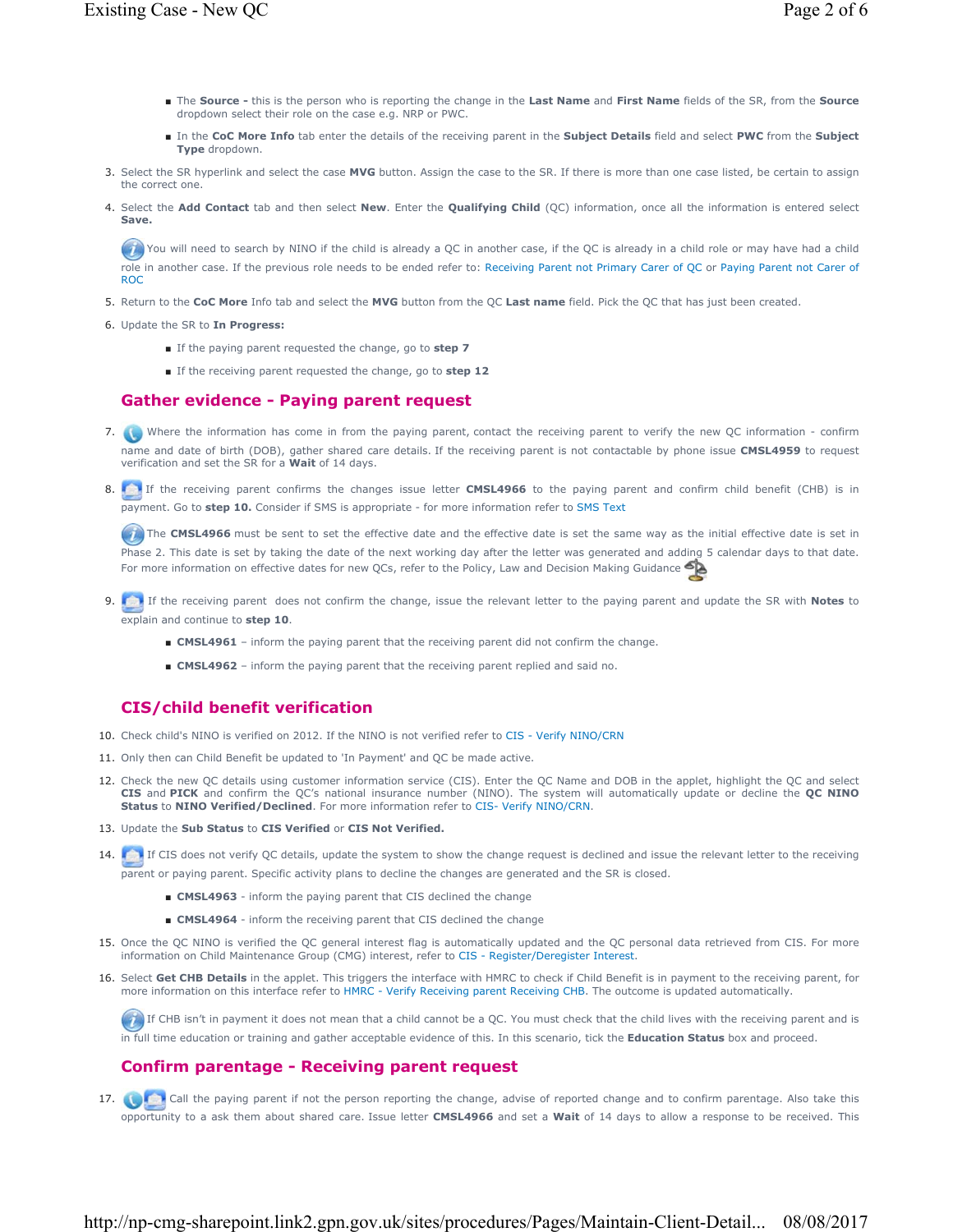letter must be sent to set the effective date and the effective date is set the same way as the initial effective date is set. This date is set by taking the date of the next working day after the letter was generated and adding 5 calendar days to that date.

18. **If the paying parent has been contacted on the phone and agrees to the changes, issue the <b>CMSL4966** as stated. If the paying parent was not contactable by phone allow a full 14 days from the date the **CMSL4966** was issued to respond before continuing. Set the SR to **Wait** for the remaining days.

For more information on effective dates for new QCs, refer to the Policy, Law and Decision Making Guidance

- 19. Update the **Sub Status** with the paying parent response as follows:
	- **Confirms change** go to **Step 33**
	- **No response** presume parentage, go to **Step 26**
	- **Disputes parentage** go to **Step 20.**

**If the paying parent disputes the CHB response signpost them to Direct Gov CHB.** 

### **Parentage decision**

20. **If the paying parent disputes parentage the system automatically generates a child SR for Parentage. refer to Parentage Dispute – Log** 

#### **Parentage disproved**

- If the dispute is upheld, update the **Sub Status** to **Dispute Upheld -NRP Not The Parent**, log the dispute details and issue 21. **CMSL4967** to the paying parent and the receiving parent.
- 22. Once you have issued the letters, update the effective date. This date is set by taking the date of the next working day after CMSL4966 was generated and adding 5 calendar days to that date.
- 23. Update the **Sub Status** of the **New QC in PWC Household** SR to **CoC Decline**.
- 24. Close the the SR by updating the **Status** to **Closed** and the **Sub status** to **Completed**.

#### **Parentage confirmed**

 If the parentage is confirmed, set the **Sub Status** to **Dispute Declined - Parentage Confirmed,** continue to **step 26.** For more 25. information refer to the Policy, Law and Decision Making Guidance.

### **Accept/decline changes - Receiving parent request**

- If the paying parent does not respond or does not dispute the primary carer role update the **Sub Status** to **CHB dispute not**  26. **appropriate** and go to **Step 35.**
- If the paying parent disputes the primary carer role update the **Sub Status** as **Launch CHB Dispute**, appropriate Activity Plans are 27. generated.
- Contact the receiving parent for further information. create a new line in the **Activities** field for **Letter Outbound** in order to generate 28. the letter template for **CMSL9677**. Issue **CMSL9677** to request further evidence as the paying parent has disputed that the receiving parent is primary carer. Set a **Wait** period of 14 days.
- 29. If the receiving parent provides evidence of their primary carer role the change request is progressed. Consider if SMS is appropriate for more information refer to SMS Text. Issue **CMSL9611** to the receiving parent and **CMSL9678** to the paying parent to inform them that following dispute of primary carer role, the receiving parent is the primary carer. Update the **Sub Status** to **PWC primary carer** and Go to **Step 30.**
- 30. If the receiving parent fails to respond to the CHB dispute letter, the request to change is declined.
- 31. Update the Sub Status to NRP primary carer, and update the effective date. This date is set by taking the date of the next working day after **CMSL4966** was generated and adding 5 calendar days to that date. Then change the **Sub Status** to **CoC Declined**.
- 32. Update the Resolution code to CoC Declined and manually close the the SR by updating the Status to Closed and the Sub status to **Completed**.

If speaking with the client at this point, acknowledge any concerns they have and show sensitivity if they feel that the decision is incorrect. You may consider signposting them to Direct Gov CHB

### **Shared Care - Receiving parent request**

33. **The Figure 1** If you haven't already discussed shared care with the paying parent, call them to gather shared care details and record in the evidence applet. Send letter **CMSL4969** to the paying parent if telephone contact is unsuccessful to gather and verify shared care information setting a **Wait** of 14 days. If the paying parent does not provide shared care details the system applies assumed shared care based on information provided by the receiving parent. Refer to Change Shared Care of QC.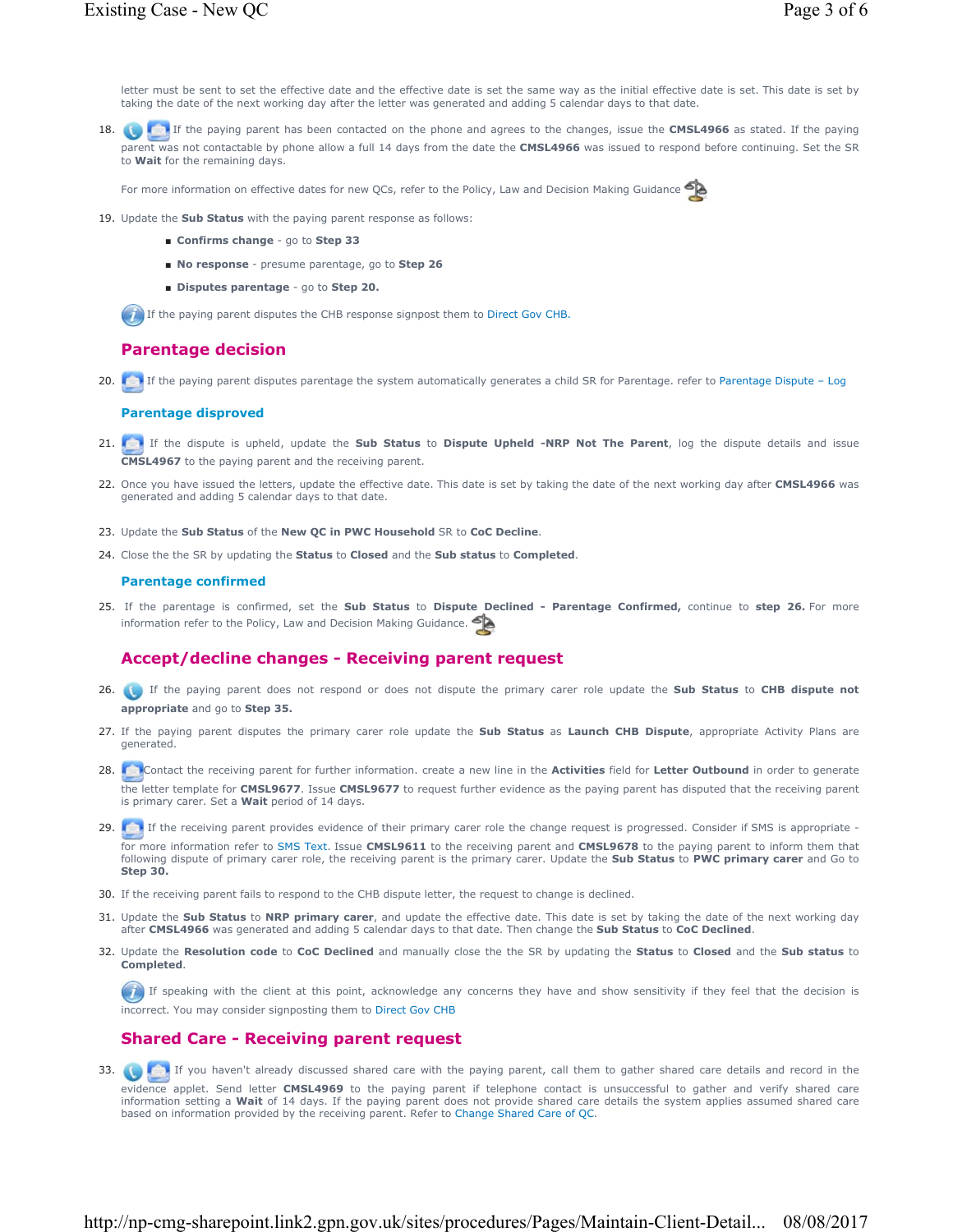For further information on shared care please refer to the Policy, Law and Decision Making Guidance.



34. Update the **Sub status** to either **No response** or **Shared care details provided**, as appropriate.

#### 35. Update the **Sub status** to CoC Accepted.

The effective date will not be automatically populated from the **New QC In PWC Household** SR to the child **Shared Care** SR, enter the effective date manually to align.

36. Update the **New QC In PWC Household** SR **Resolution Code** to **CoC Accepted** 

- 37. A Perform Calculation SR is automatically generated where appropriate. Send letter CMSL4093 to the receiving parent, and CMSL4097 to the Paying Parent to advise them of the new maintenance liability calculation. Refer to Calculation - Post Initial
- Close the **New QC In PWC Household** SR by updating the **Status** to **Closed** and the **Sub status** to **Completed**. 38.

In some scenarios it is possible that that a Perform Calculation SR may generate before the effective date, in this scenario, the calculation shouldn't be completed until the effective date has passed.

#### CMSL1100 Your Parentage Dispute

Sent to acknowledge parentage dispute and explain next steps. Will be sent with a disputed parentage leaflet.

Under the heading "What this means for you" select the appropriate paragraph from the following two options

- If a Maintenance Calculation has already been made "However, while we are looking at your dispute you still have to pay child maintenance for XXXX born on XXXX. If you do not pay and you are proved to be the parent, you will be in arrears and will still have to make these payments"
- If no calculation made "Please note we will not work out how much child maintenance should be paid for XXXX born on XXXX, straight away. We will wait until we have resolved your parentage dispute. However, if you are proved to be the parent then you will have to make any payments that would have been due from (Effective Date)

Under the heading "What you need to do" select the appropriate paragraph from the following three options

- If the paying parent has not mentioned evidence "You need to provide us with evidence to prove you are not the parent of this child."
- If the paying parent has stated they have evidence they can send in "We now need you to send us the evidence you told us about"
- If the paying parent has already sent in evidence "Thank you for sending us the evidence you told us about. We will look carefully at this and let you know our decision soon"

Under the heading "We will now get in touch with XXXX and ask them for some information that we need to make a decision in your case" Use the following paragraph if a DNA test is required

You have agreed that it is appropriate to take a DNA test so that we can determine if you are the parent or not. By taking a DNA test we will be able to find out if you are XXXX 's biological parent. •

All other fields in this letter are pre-populated by the system. Once complete, review the letter to ensure the correct information is provided.

#### CMSL4092 Your child maintenance payments have changed

Notice of recalculation to the receiving parent following a change of circumstances.

Under the sub heading 'What this means for you':

If multiple changes of circumstances are reported by the client and more changes are to follow, use paragraph **TM\_25891\_E** 'Although we were told about more than one change to (paying parent's) circumstances at the same time, this letter shows how the change listed above affects your child maintenance payments.'

If multiple changes of circumstances are reported by the client and no more changes are to follow, use paragraph **TM\_25892\_E** 'We were told about more than one change to (paying parent's) circumstances at the same time. We have already written to you to tell you how other changes affect your child maintenance payments.'

#### CMSL4093 Your child maintenance payments have changed

To receiving parent– maintenance liability calculation after receiving parent change of circs.

Under "What this means for you" select the relevant optional paragraph:

- If multiple change of circumstances were reported and more changes are to follow, select paragraph "If multiple change of circumstances reported by client in one contact and more changes are to follow"
- If multiple change of circumstances were reported and no more changes are to follow, select paragraph "If multiple change of circumstances reported by client in one contact and no more changes are to follow"

#### CMSL4097 Your child maintenance payments have changed

To paying parent– maintenance liability calculation following change of circs for receiving parent (Supersession)

Under "What this means for you" select the relevant optional paragraph: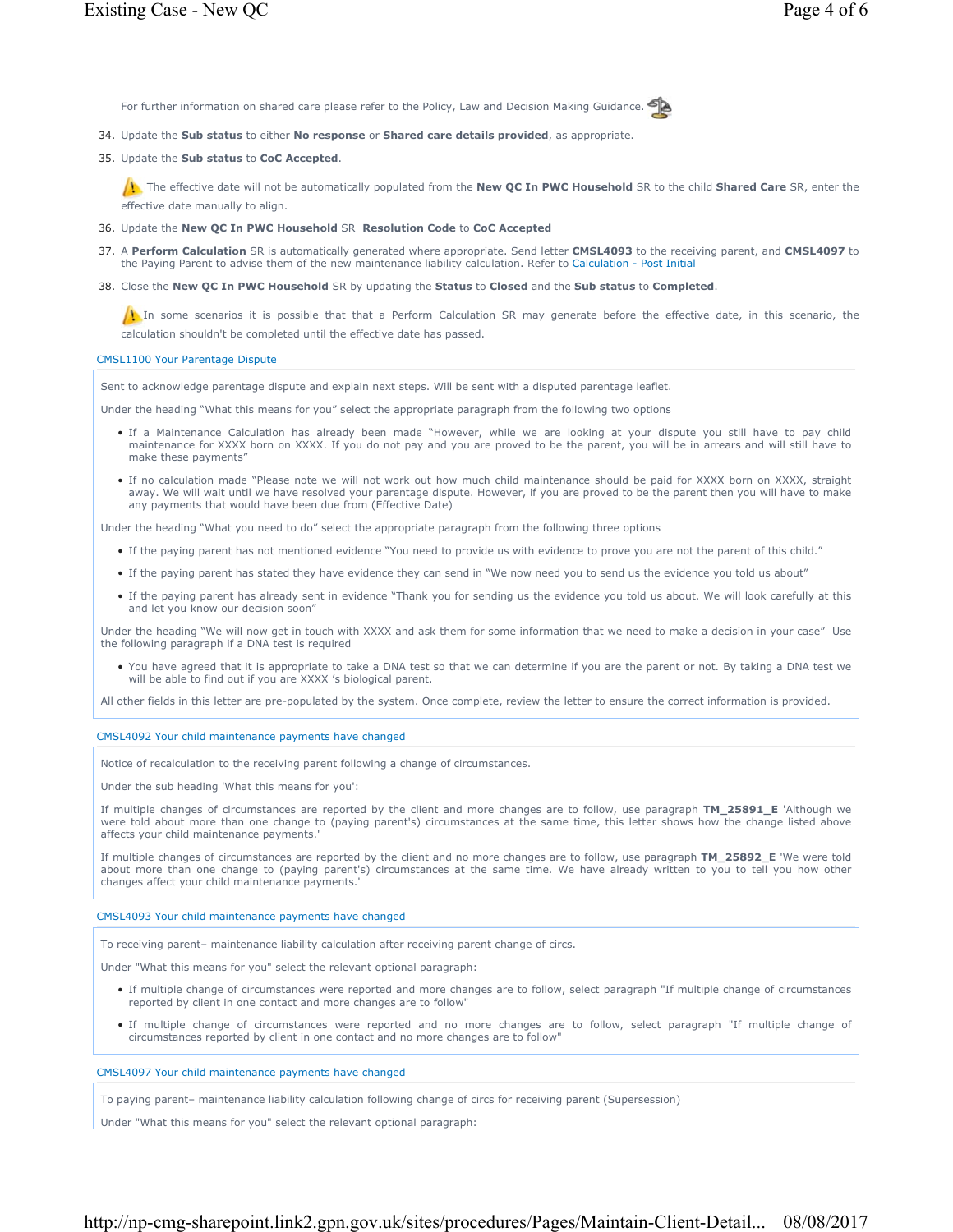- If multiple change of circumstances were reported and more changes are to follow, select paragraph **TM\_17060\_E** "Although we were told about more than one change to (PP) circumstances at the same time, this letter shows how the changes listed above affects your child maintenance payments"
- If multiple change of circumstances were reported and no more changes are to follow, select paragraph **TM\_17061\_E** "We were told about more than one change to (PP) circumstances at the same time. We have already written to you to tell you how the other changes affect your child maintenance payments"

#### CMSL4959 We need some information from you

When paying parent reports they are the parent of new QC in PWC household, letter to the receiving parent to ask the recieving parent to confirm the change

All fields in this letter are system generated, no manual intervention is required (reply envelope enclosed for client reply).

#### CMSL4961 Your child maintenance has not changed

#### CMSL4962 Your child maintenance has not changed

When the paying parent reports new QC in the receiving parent's household, decline letter to the receiving parent to advise them that the change was declined as they did not confirm the change. (receiving parent replied and said no)

All fields in this letter are system generated, no manual intervention is required.

CMSL4963 Your child maintenance has not changed

CMSL4964 Your child maintenance has not changed

CMSL4966 We need some information from you

When a receiving parent reports new QC in existing case, letter to the paying parent to confirm if the change is correct.

All fields in this letter are system generated, no manual intervention is required (reply envelope enclosed for client reply).

#### CMSL4967 Your child maintenance payments will not change

Letter to the paying parent & the receiving parent confirming their child maintenance payments won't change after an existing receiving parent names an existing paying parent as parent of a new QC in a disproved parentage dispute.

All fields in this letter are system generated, no manual intervention is required.

CMSL4969 We need some information from you

#### CMSL9611 Your child maintenance payments will not change

Letter to the receiving parent to confirm that the change was declined as following a dispute about the receiving parent not being primary carer of new QC, it was proved that the receiving parent is the primary carer of the new QC

All fields in this letter are system generated, no manual intervention is required

#### CMSL9677 We need to check some information with you

During dispute process when the paying parent advises that the receiving parent is not the primary carer of the new QC. This letter is sent to the receiving parent and asks for further information around primary carer of QC. The equivalent letter for the paying parent is CMSL9676, where we ask them if they want to dispute and then send info if they do.

There are no optional paragraphs in this letter, they are all mandatory. One paragraph is freetext under code: **Freetext**. This allows you to ask the receiving parent for specific evidence, to prove they are the primary carer of the new QC.

Once completed review the letter to ensure the correct information is provided in the freetext field.

### CMSL9678 There will be no change to your payments

Letter to the paying parent to confirm that the change was declined as following a dispute about receivign parent not being primary carer of new QC, it was proved that the receiving parent is the primary carer of the QC

All fields in this letter are system generated, no manual intervention is required

Calculation - Post Initial

Change - Shared Care Of QC

CIS - Register/Deregister Interest

CIS - Verify NINO/CRN

Parentage Dispute - Log